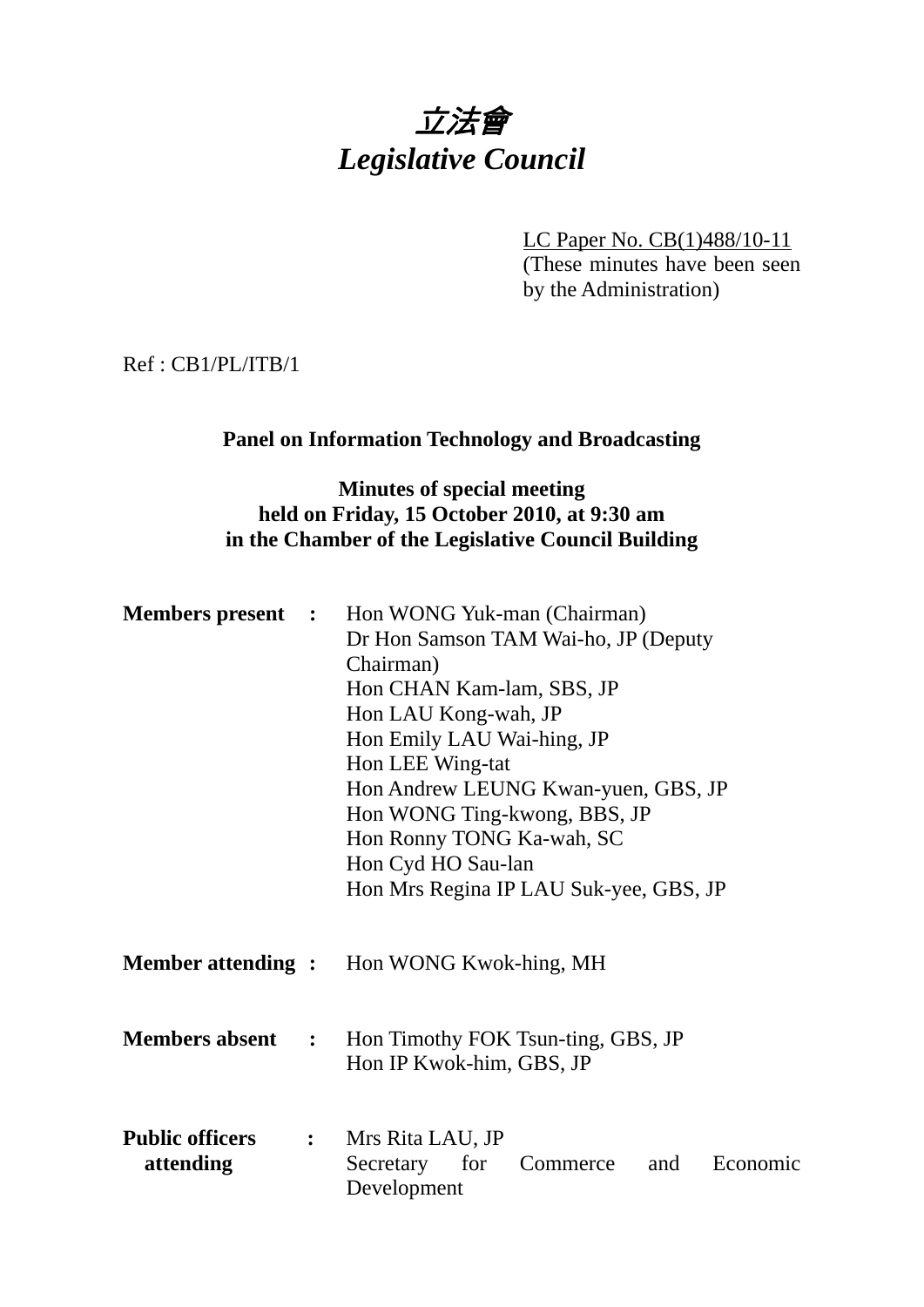|                             | Mr Gregory SO, JP<br><b>Under Secretary for Commerce and Economic</b><br>Development                                                                                                                       |
|-----------------------------|------------------------------------------------------------------------------------------------------------------------------------------------------------------------------------------------------------|
|                             | Miss Elizabeth TSE, JP<br>Permanent Secretary for Commerce and Economic<br>Development (Communications and Technology)                                                                                     |
|                             | Mr Alan SIU, JP<br>Deputy Secretary for Commerce and Economic<br>Development (Communications and Technology)                                                                                               |
|                             | Mr Jeremy GODFREY<br><b>Government Chief Information Officer</b>                                                                                                                                           |
|                             | Mr HA Yung-kuen<br><b>Acting Director-General of Telecommunications</b>                                                                                                                                    |
| <b>Clerk in attendance:</b> | Ms YUE Tin-po<br>Chief Council Secretary (1)3                                                                                                                                                              |
| <b>Staff in attendance:</b> | Ms Annette LAM<br>Senior Council Secretary (1)3                                                                                                                                                            |
|                             | Ms May LEUNG<br>Legislative Assistant (1)6                                                                                                                                                                 |
| I.                          | Briefing by the Secretary for Commerce and Economic<br>Development on relevant policy initiatives featuring in the Chief<br><b>Executive's 2010-2011 Policy Address</b>                                    |
|                             | (LC Paper No. $CB(1)18/10-11(01)$ -- Administration's<br>paper<br>on<br>policy<br>of<br>initiatives<br>Communications<br>and<br>Branch,<br>Technology<br>Commerce<br>Economic<br>and<br>Development Bureau |

LC Paper No. CB(1)64/10-11(01) *(tabled at the meeting and subsequently issued on 18 October*  -- Speaking note of the Secretary for Commerce and Economic Development)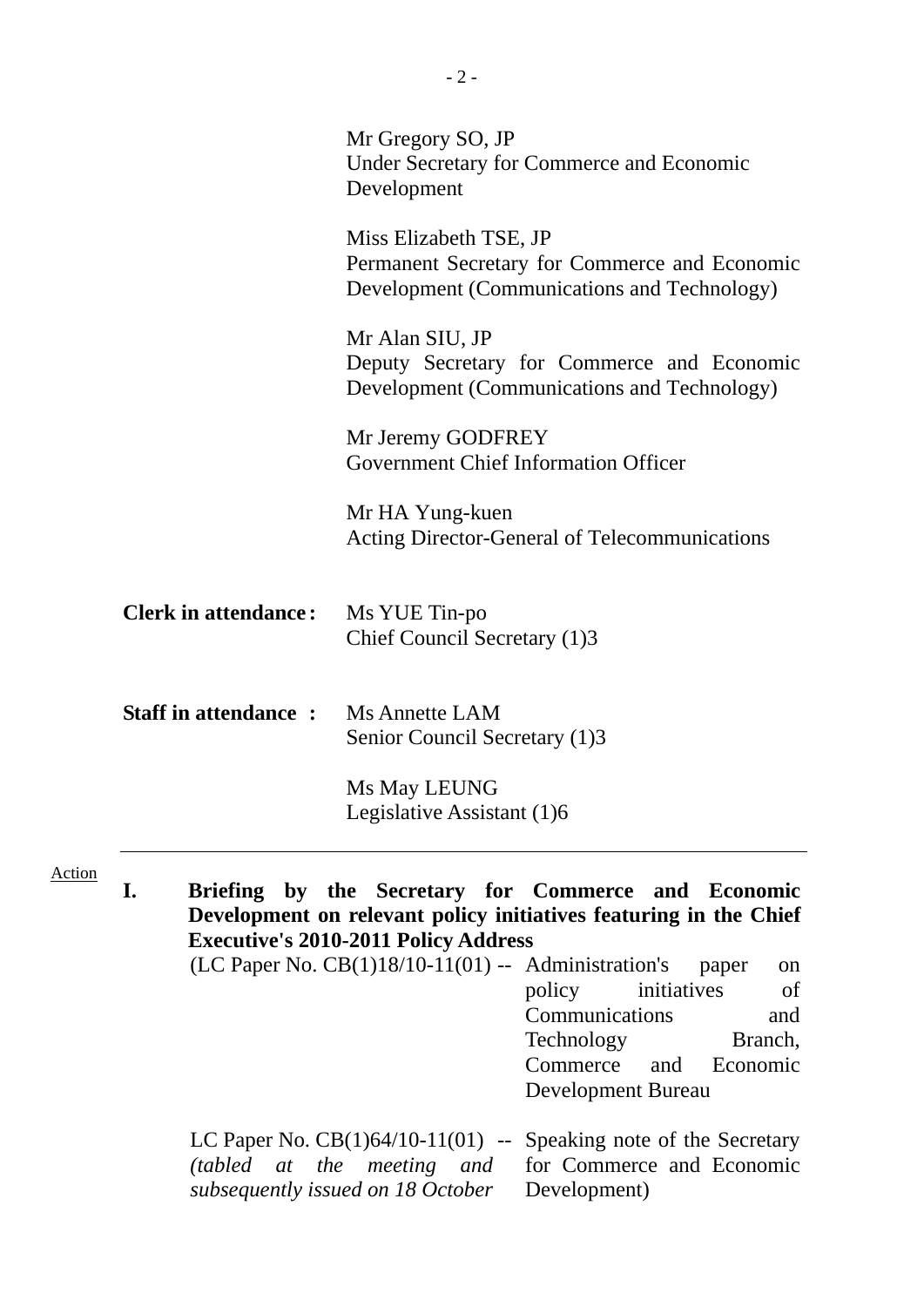*2010)*

#### *Other relevant documents*

- (a) Address by the Chief Executive at the Legislative Council meeting on 13 October 2010 - "Sharing Prosperity for a Caring Society" (*issued on 13 October 2010*); and
- (b) The 2010-2011 Policy Address "Policy Agenda" (*issued on 13 October 2010*).

#### Briefing by the Secretary for Commerce and Economic Development

 At the invitation of the Chairman, the Secretary for Commerce and Economic Development (SCED) briefed members on the major initiatives relating to the Communications and Technology Branch of the Commerce and Economic Development Bureau under the 2010 Policy Address and Policy Agenda. These included initiatives in the areas of broadcasting services, telecommunications, creative industries and information technology. Details of the policy initiatives were set out in the Administration's paper (LC Paper No. CB(1)18/10-11(01) and SCED's speaking note (LC Paper No. CB(1)64/10-11(01)).

#### Discussion

#### *Digital inclusion initiatives for the underprivileged*

2. Mr WONG Kwok-hing referred to the Government digital inclusion initiatives for the underprivileged, and enquired about the progress of the five-year programme to facilitate on-line learning of students from needy families at home, and the implementation of the dedicated portal ("eElderly") for the elderly.

3. SCED said that in order to mitigate the impact of digital divide on the quality of learning, the Finance Committee (FC) had approved in May 2010 a funding provision of \$220 million to implement a five-year programme to help primary and secondary students from low-income families to acquire affordable and suitable computers and Internet access for on-line learning at home. Students and their parents would be provided with complementary training and technical support on safe and healthy use of the Internet. Interested non-profit organizations were invited to submit implementation proposals in May 2010. The Administration was still evaluating the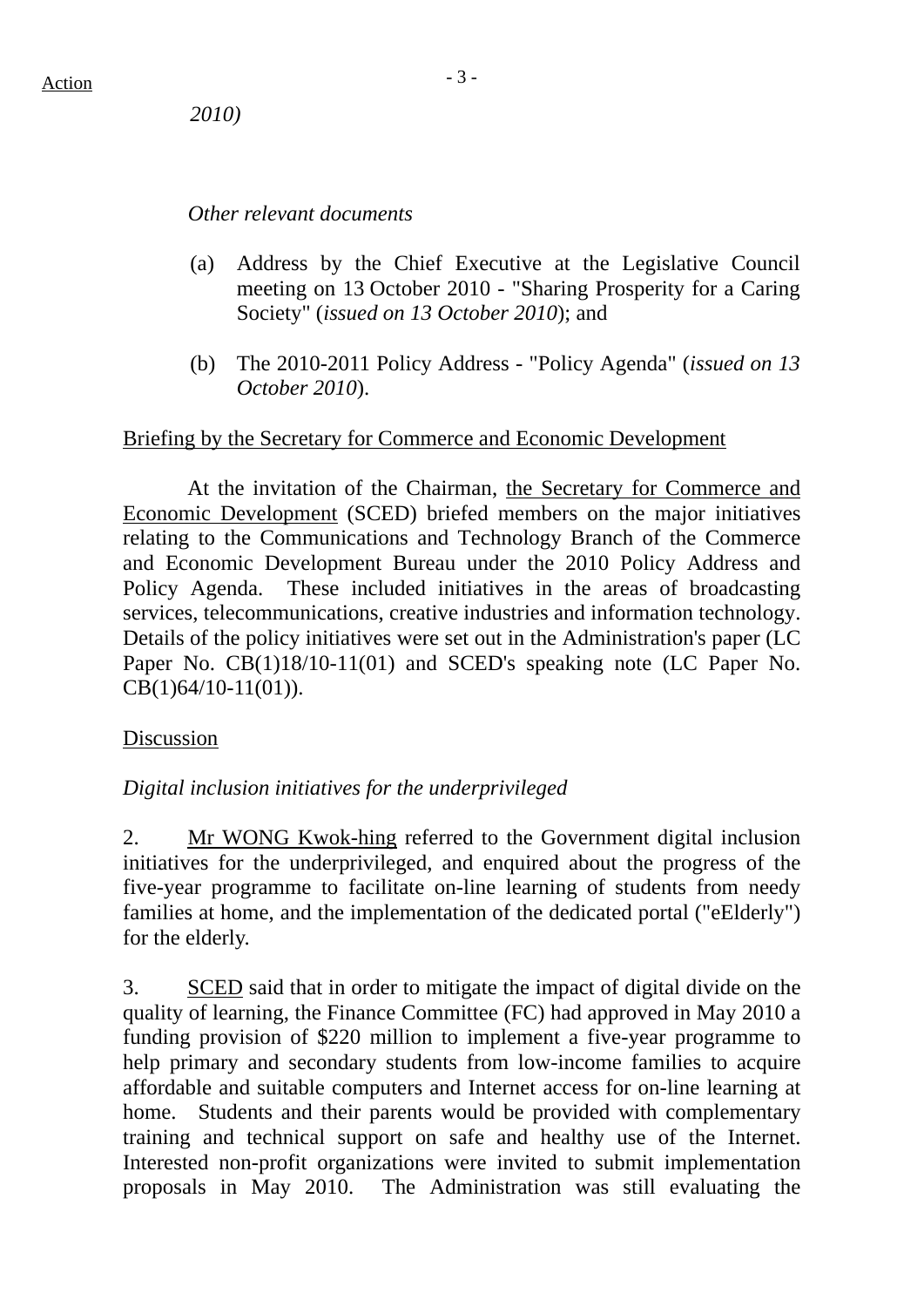$Action$ 

proposals and expected the selected organizations to launch the services as soon as possible before the start of the 2011-2012 school year. The Administration would update the Panel of the progress in due course.

4. On the dedicated portal for the elderly, the Government Chief Information Officer (GCIO) said that out of the six proposals received, the Hong Kong Society for the Aged had been selected to lead the development of the Portal. The purpose of the Portal, launched in June 2010, was to provide convenient one-stop information service on elderly services and the silver hair market information so as to enhance the elderly's access to the rich pool of online information and services and also to expand their life circle through the Internet. The information provided was mainly centered around the interests of the elderly, such as those related to their daily lives, medical and health, housing and care, life-long learning, social and recreational activities. The Administration would update the Panel on the progress of the Portal after it had operated for some time.

# *New initiatives of Radio Television Hong Kong*

5. On the future development of the Radio Television Hong Kong (RTHK), Mr LEE Wing-tat was concerned whether RTHK would be provided with sufficient resources to implement new initiatives, particularly in launching digital audio broadcasting (DAB) and facilitating community participation in broadcasting. Sharing a similar concern, Mr Ronny TONG urged the Administration to provide RTHK with more resources and flexibility to enable it to compete with commercial broadcasters.

6. SCED assured members that RTHK would be allocated resources and frequency spectrum in accordance with the Government's established resource allocation mechanism to enhance its operation and expand its scope of service, including the provision of digital television and radio channels for use as a platform for community participation in broadcasting.

7. Ms Cyd HO said that RTHK's rich archive of audiovisual materials and the Hong Kong Film Archive (HKFA)'s collection of legacy movie titles were both of significant historical value that should be preserved for the collective memory of Hong Kong. She urged the Government to provide the necessary manpower and funding to expedite the conservation of the archives of RTHK and the HKFA.

8. SCED replied that plans were underway to digitize RTHK programmes and materials. The Administration was working closely with RTHK to examine the digitization and the safekeeping of its audiovisual materials as well as the associated manpower and financial implications.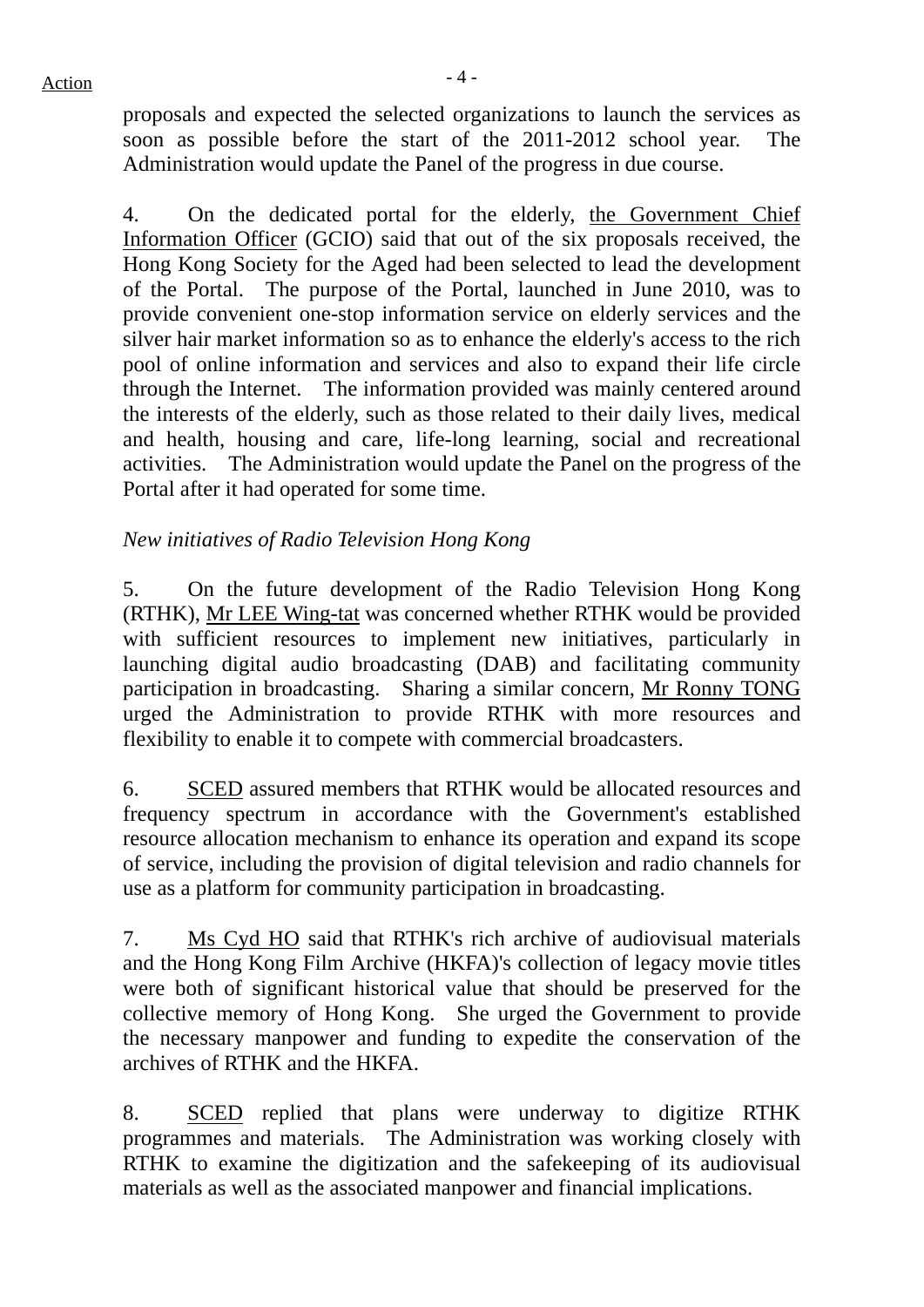# $Action$

## *Enhancing community participation in broadcasting*

9. Noting that some RTHK channels had co-run the same programme during night time, Mr LEE Wing-tat urged the Administration to consider releasing more airtime and opening up more airwaves for social/ethnic/religious groups, non-governmental organizations and different sectors of the community to participate in community broadcasting so that frequency spectrum as a scarce public resource would be put to optimum use in the interest of plurality of public voices.

10. SCED said that in line with the Government's general mission to foster freedom of expression and encourage a plurality of voices in the community, part of RTHK's airtime and resources within the scope of its digital services development would be set aside for the purpose of providing a platform for community participation in broadcasting. Community groups could produce their own programmes on specific themes or topics for broadcast on RTHK's channels. To facilitate community participation in broadcasting and content production, community groups would be provided with financial and technical support through the Community Broadcasting Involvement Fund administered by RTHK.

11. Mr LEE Wing-tat enquired about the principles and mechanism for allocating time-slots and funding to community groups under the Community Broadcasting Involvement Fund. As the ultimate editorial responsibility of RTHK rested with the Director of Broadcasting, Mr LEE expressed concern about the editorial independence of the programmes produced by the community groups for broadcast on RTHK's channels.

12. SCED replied that the newly set up Board of Advisors would advise the RTHK management on matters pertaining to editorial policy, programme standard, as well as matters relating to community participation in broadcasting, including the rules for the distribution of the new Community Broadcasting Involvement Fund. She assured members that RTHK, as a Government department, had to comply with the Producers' Guidelines and the relevant codes of practices issued by the Broadcasting Authority (BA), and subject to these parameters, it would not interfere with the editorial independence of the programmes produced by independent community groups. She highlighted that there was no pre-censorship in Hong Kong. The role of RTHK was to provide financial and technical assistance to facilitate community participation in broadcasting through the Community Broadcasting Involvement Fund. Due respect would be accorded to the content of the original programmes produced by community groups.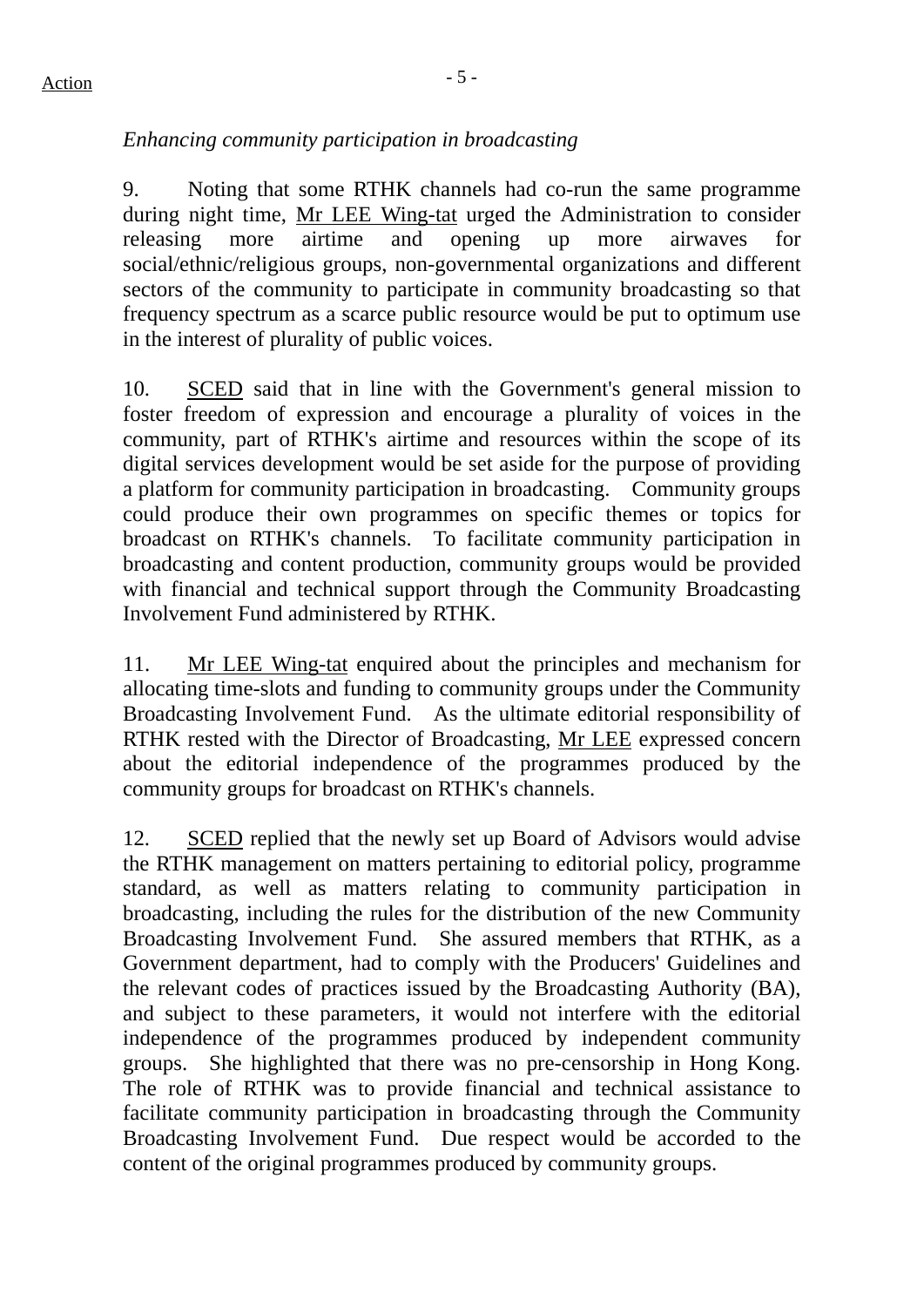13. Ms Emily LAU referred to the applications from big conglomerates for DAB service and domestic free television programme service licences, and expressed disappointment about the lack of platforms for smaller community groups with less financial means to express their views. As digitization would free up additional frequency spectrum, she enquired whether the Administration would consider lowering the financial threshold so that financially less affluent groups could also have the opportunity to participate in community broadcasting. She urged the Administration to expedite the opening up of airwaves to allow more room for small community groups and different sectors of the community to operate their own radio and TV channels.

14. Mr Ronny TONG said that with the launch of DAB and the additional frequency spectrum to be freed up by digitization, the Government should seriously consider allowing more community participation in broadcasting and engaging the public in the discussion of social policy issues and public concerns. He called on the Administration to draw up detailed plan and timetable for opening up airwaves for community broadcasting.

15. The Chairman said that to promote free flow of information and freedom of expression, the Administration should adopt a more open attitude towards opening up airwaves to facilitate expression of different views and to encourage a plurality of voices.

16. In response, SCED said that the Administration had been taking a market-driven approach in respect of the development of DAB in Hong Kong and encouraged competition to provide a wide variety of radio programmes choices to consumers through DAB. She highlighted that the current licensing regime in Hong Kong was open, fair and transparent, and all the factors that would be taken into consideration were stipulated clearly in relevant ordinances. She further said that there was no pre-set limit on the number of licences to be granted. The criteria on financial soundness had not specified the level of financial resources required other than stating that the applicant must demonstrate a commitment to invest sufficiently in the proposed project and possessed sufficient financial capacity to invest to the level proposed.

17. As regards public engagement, SCED said that to enhance the Government's interface with the public and the effectiveness of Government's e-engagement initiatives, efforts would be made to facilitate the adoption of Web 2.0 technology by bureaux and departments in their e-engagement exercises. Social media applications (e.g. online questionnaires and live video streaming) would also be developed for bureaux and departments to deploy in their e-engagement exercises.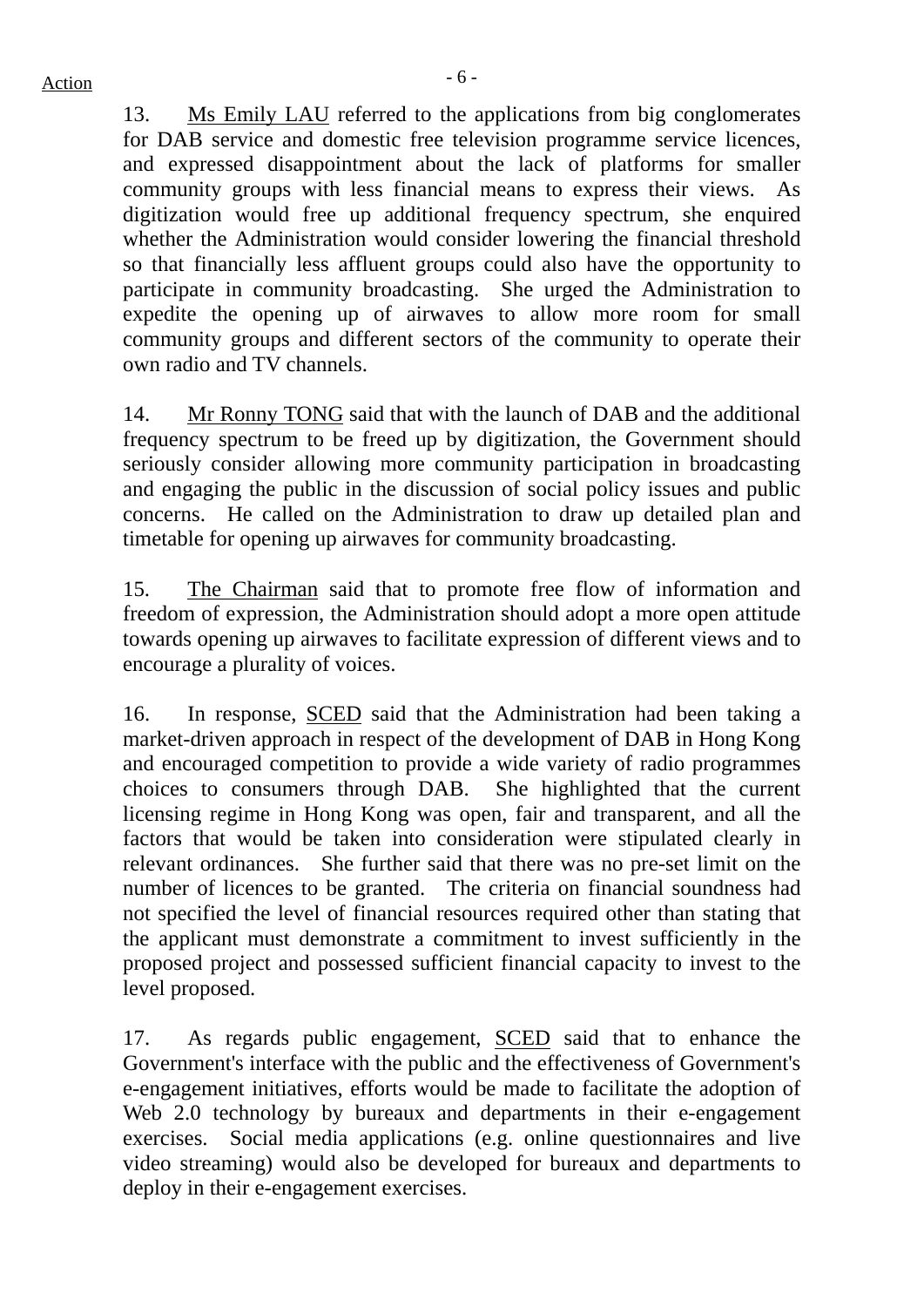# $Action$

## *Promoting the development of creative industries*

18. Mr LEE Wing-tat noted that a large-scale music showcase featuring top music artistes in Asia and an Asian TV awards presentation would be sponsored by the Create Hong Kong (CreateHK). While he appreciated that these signature events would help promote Hong Kong in the international arena, he urged the Administration to draw up more long-term policies to drive the development of creative economy in Hong Kong. He sought information on other concrete initiatives undertaken by CreateHK to support local creative industries and promote the development of creative industries in Hong Kong.

19. The Permanent Secretary for Commerce and Economic Development (Communications and Technology) (PSCED(CT)) replied that creative industries were important economic drivers for Hong Kong, and it had been the Government's policy to foster a conducive environment to facilitate creative industries development in Hong Kong and to build Hong Kong into a regional creative capital. With the establishment of the CreaterHK and the \$300 million CreateSmart Initiative (CSI) in June 2009, the Government had promulgated a seven-pronged strategy to provide a clear strategic direction for the development of local creative industries. These strategic areas included, among other things, nurturing a pool of creative human capital, facilitating start-ups and development of creative establishments, promoting creative industries on the Mainland and overseas to help explore outside markets, and fostering a creative atmosphere within the community. Projects initiated by different sectors of the creative industries (namely, film, design, music, television, advertising, architecture, publishing, comics and animation, and digital entertainment) that were conducive to the development of the local creative industries and in line with the seven-pronged strategic direction would be funded under various funding schemes, such as the Film Development Fund (FDF), the Film Guarantee Fund, the DesignSmart Initiative and the CSI administered by the CreateHK. On nurturing creative human capital, sponsorship had been provided for talented youths and students to participate in overseas exchange programmes, international creative competitions, and internship programme. Through Incubation programmes, such as the Design Incubation Programme operating at the InnoCentre and the Cyberport's IncuTrain Programme, assistance had been provided to facilitate start-ups and development of creative establishments in the design sector and the digital entertainment industry. To promote the development and expansion of local creative industries in the Mainland and overseas, funding support would be provided for various sectors of the industries to carry out promotional projects or to participate in fairs and other promotional activities overseas and on the Mainland. The Administration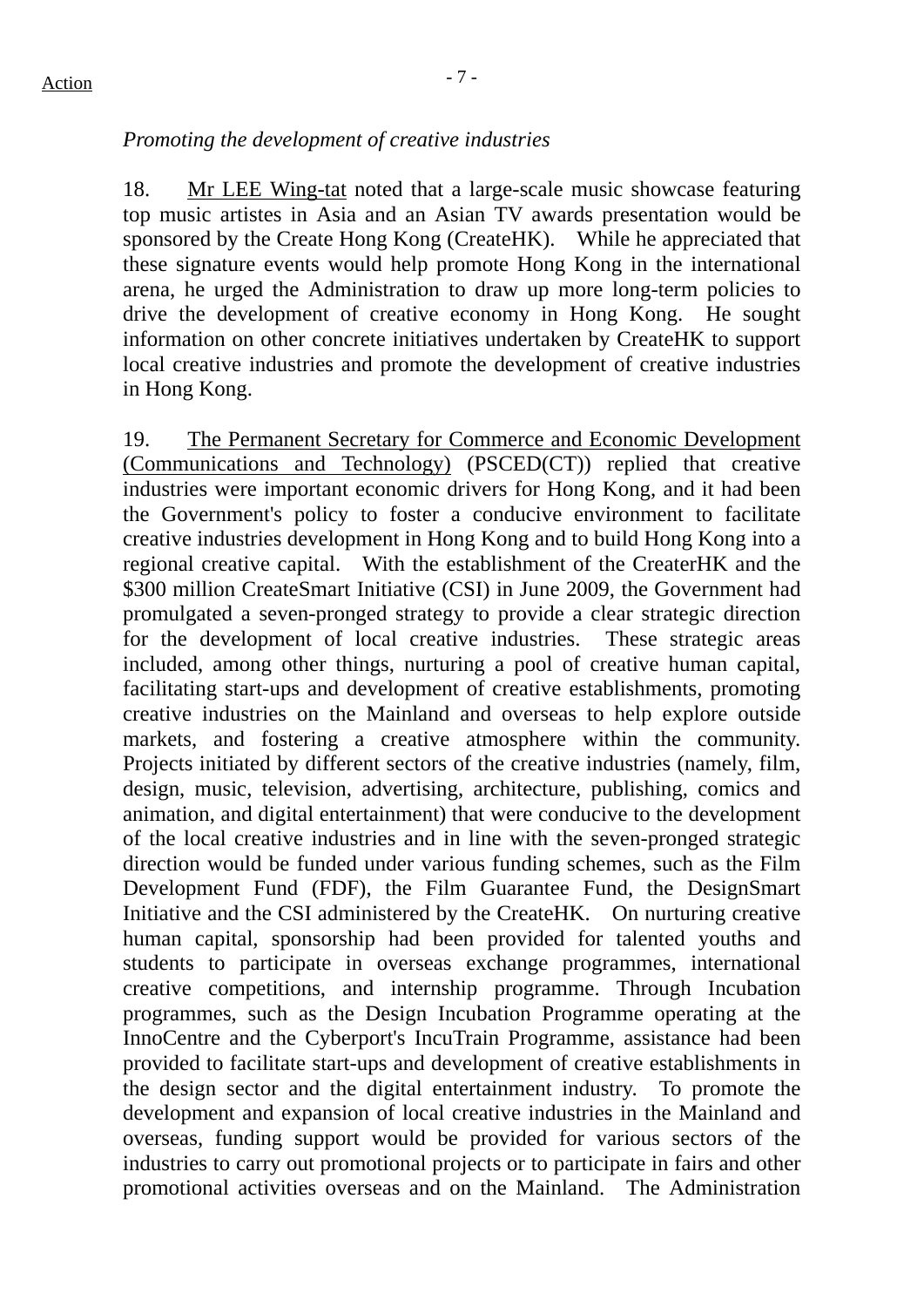20. Mr Andrew LEUNG noted that the Centre for Entrepreneurship of the Chinese University of Hong Kong had recently criticized the Government for the lack of support for Hong Kong young talents in design and creative business. He asked what concrete measures the Administration would put in place to support young talents in the design and creative business and to promote the development of creative industries.

21. Citing the comics industry as an example, SCED said that in collaboration with the local comics sector, action was in hand to develop a mobile distribution platform to facilitate the promotion and distribution of Hong Kong-produced comics locally and overseas. Through the CSI, support would be provided to the local comics industry to develop a new mobile phone-based platform whereby smart phone users around the world could easily browse and purchase comics produced in Hong Kong in electronic form. The Administration would brief the Panel on the progress of the work of CreateHK and the relevant initiatives undertaken to support creative industries and develop the creative economy in Hong Kong.

22. Mrs Regina IP commented that the design items for sale at the Design Gallery of the Hong Kong Trade Development Council (HKTDC) were mediocre and yet expensive. She called for closer cooperation between the Hong Kong Design Centre and HKTDC so that Hong Kong designers and artists could come up with innovative and creative signature products to showcase Hong Kong's creativity. SCED undertook to convey the suggestion to the HKTDC.

# *Support measures for the film industry*

23. Mr WONG Ting-kwong commended the Administration for the successful implementation of the FDF Scheme which had been effective in promoting the long-term healthy development of the local film industry. Noting that the revenue recouped from the sales income of a theatrically released film would go to the Treasury instead of being ploughed back to the FDF Scheme to finance other film projects, and that part of the funding was set aside to finance a one-year "Film Professionals Training Programme", Mr WONG expressed concern whether the FDF would soon be depleted.

24. SCED replied that according to the terms and conditions of the FDF Scheme, the profits from box office receipts recouped for the Government's investment should be returned to the public coffer. The present uncommitted balance of the FDF was well over \$100 million. The Administration would monitor closely the operation of the FDF Scheme and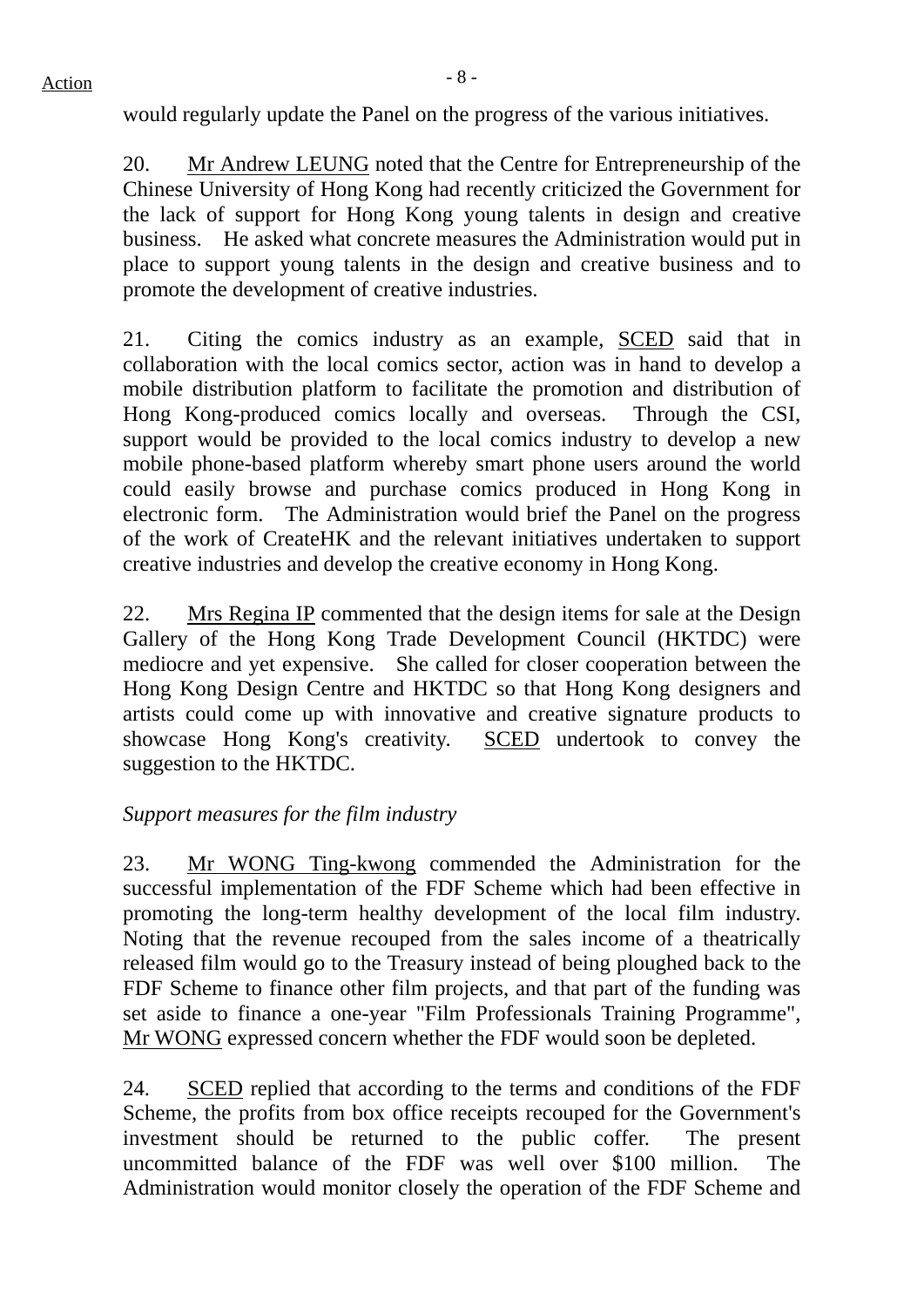review the funding requirements when necessary.

25. In response to Mr WONG Ting-kwong's enquiry about the "Film Professionals Training Programme", SCED and PSCED(CT) said that through the FDF Scheme, the Federation of Hong Kong Filmmakers had been provided with a \$970 million funding support to organize a one-year programme to provide specialized technical training for frontline workers in various disciplines of the local film industry. SCED was confident that in addition to the courses for TV and film production crew provided by the Academy for Performing Arts, the training curriculum which was drawn up in consultation with the industry would help to train up both new entrants and incumbent film practitioners to meet the industry's needs for different talents at various skill levels. The Administration would review the progress and assess the effectiveness of the training programme on a regular basis to decide on the way forward.

## *Promoting the development of information and communications technology in Hong Kong*

26. Mr Ronny TONG expressed disappointment that the CE in his policy address had failed to set out any long-term policy for the development of information and communications technology (ICT) in Hong Kong. Sharing a similar view, Dr Samson TAM and Mr Andrew LEUNG said that the industries were disappointed that the Government had not attached sufficient importance to the promotion of digital economy in Hong Kong.

27. SCED replied that the Government had all along attached great importance to strengthening support for ICT industries and to harness the power of information technology (IT) for the benefit of business and citizens alike, and at the same time to strengthen Hong Kong's position as a leading digital city in the world. She highlighted that the Digital 21 Strategy had laid down the blueprints for Hong Kong's development in IT and set out the framework for promoting Hong Kong as a leading digital city. Through the deployment of the IT infrastructure, and the implementation of various initiatives such as enhancing the Governmental portal, developing a personalized version of GovHK, improving the efficiency of e-government services delivery, as well as support measures to mitigate the impact of digital divide, efforts had been made to foster a harmonious society, to better meet the needs of users, and to bring more convenience to the general public, thereby improving the quality of living of Hong Kong people.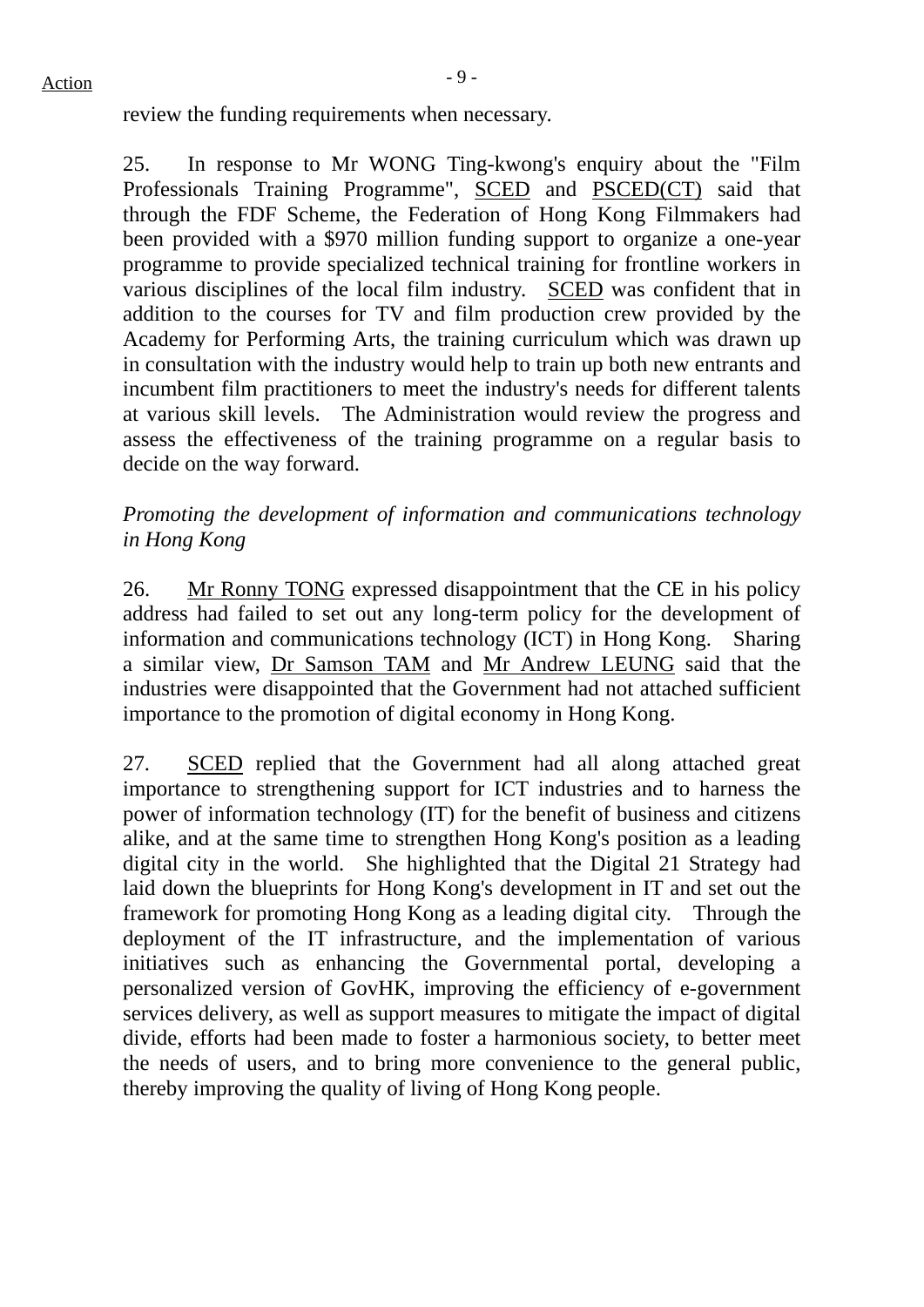#### *Promoting Hong Kong as a data centre hub in Asia*

28. Dr Samson TAM noted that the Administration had commissioned a study to examine the economic benefits attributable to data centres. He urged the Administration to draw up long-term policy, detailed plan and timetable for the development of data centre industry in Hong Kong, and in particular, to tackle the issue of the availability of land resources for setting up data centres. Mrs Regina IP said that there were strong calls from the industry to leverage on the strength of Hong Kong (such as the transparent regulatory and judicial systems, pro-business environment, free market approach, freedom of speech and privacy laws) as a suitable location for setting up data centres to build Hong Kong into the Asia's data centre hub. The development of data centre service in Hong Kong, though might not lead to a significant increase in job opportunities, would however serve to strengthen Hong Kong's position as a leading digital city. She said that training to provide a skilled workforce with the requisite technical expertise was essential to facilitate the development of the industry.

29. SCED replied that it was the Government's clear policy objective to support the development of high-end data centres in Hong Kong and to promote Hong Kong as an ICT hub in Asia. The Administration had been communicating with the local data centre-related sectors to understand their operational issues. She agreed that the development of data centres would not directly create too many job opportunities in Hong Kong but might generate substantial wider economic impacts to Hong Kong. In this regard, a study had been commissioned in May 2010 to examine the economic impacts that data centres would bring to Hong Kong. The Administration would update the Panel of the latest development after the study was completed in December 2010. As regards the availability of land suitable for setting up data centres, she said that there were special requirements in the choice of locations for data centres to meet security and power requirements. NTT Communications Corporations, one of the largest global telecommunications service providers, had recently announced a \$3 billion investment in developing a new Tier IV-ready data centre in Tseung Kwan O Industrial Estate.

# *Adoption of cloud computing*

30. Dr Samson TAM referred to the global trend and the examples in Taiwan and Foshan in the Mainland on the adoption of cloud computing. He enquired about the Government's plan and roadmap in adopting the cloud computing model to provide effective and efficient delivery of e-government services.